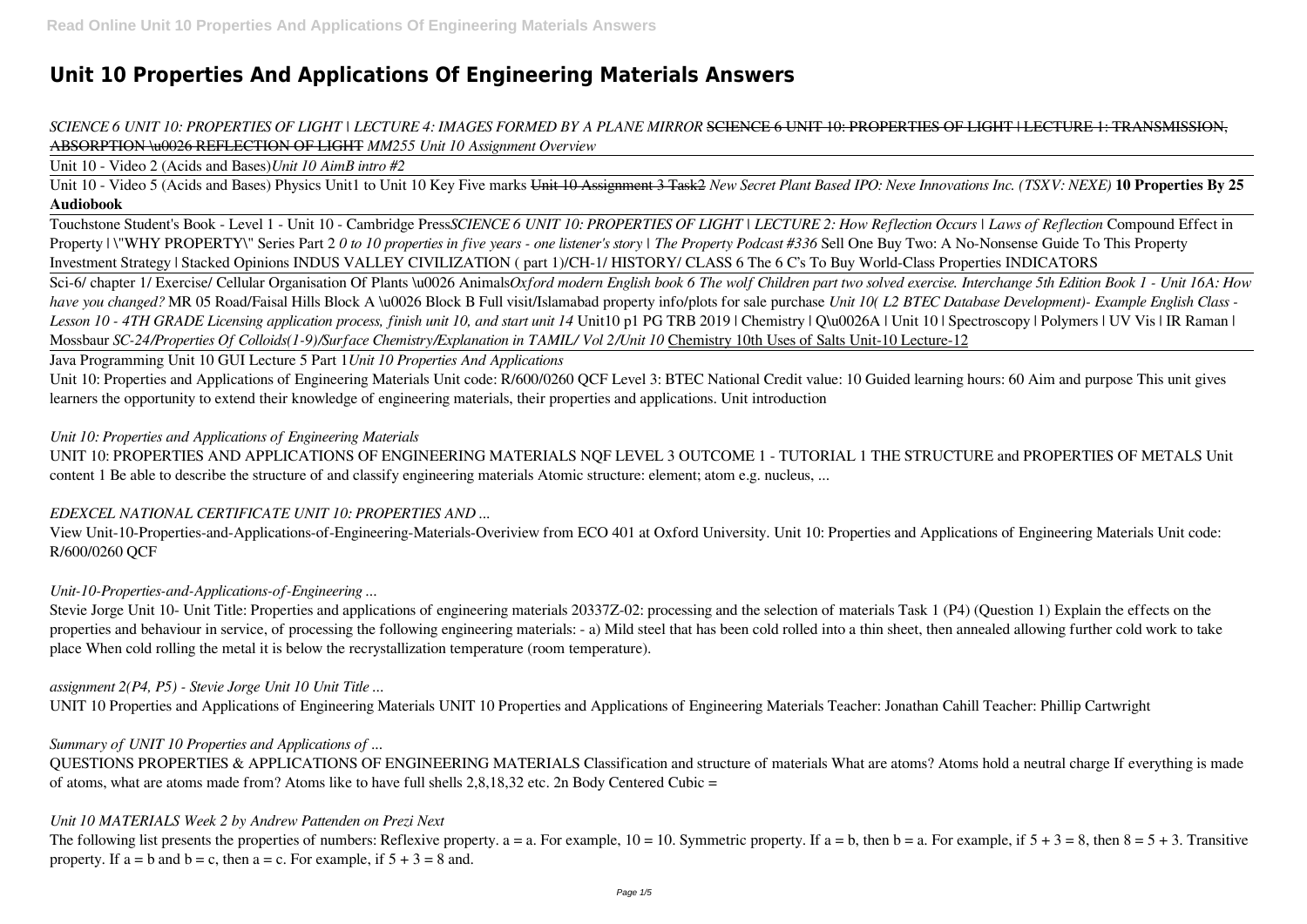#### *Understanding the Properties of Numbers - dummies*

To finalize the material for an engineering product / application, we should have the knowledge of Electrical properties of materials. The Electrical properties of a material are those which determine ability of material to be suitable for a particular Electrical Engineering Application. Some of the typical Electrical properties of engineering…

#### *Electrical Properties of Engineering Materials | Electrical4U*

The properties in turn widen the range of applications of this important entity. Possible additives if added to nylon could make it a better material for newer and more sophisticated applications ...

### *(PDF) Nylon (Chemistry, Properties and Uses)*

As revealed from their mechanical properties through excellent young modulus, stress and strain properties, NPs can offer many applications in mechanical industries especially in coating, lubricants and adhesive applications. Besides, this property can be useful to achieve mechanically stronger nanodevices for various purposes.

Polyethylene (PE) Key applications Typical Properties Suppliers Brands : Polyethylene is a lightweight, durable thermoplastic with variable crystalline structure. It is one of the most widely produced plastics in the world (tens of millions of tons are produced worldwide each year). Polyethylene is used in applications ranging for films, tubes ...

# *Polyethylene (PE) Plastic: Properties, Uses & Application*

Table 10 summarizes the main properties of chitosan and potential biomedical and other applications that they imply. The great current interest in medical applications of chitosan and some of its derivatives is readily understood. The cationic character of chitosan is unique: it is the only pseudo-natural cationic polymer.

### *Chitin and chitosan: Properties and applications ...*

Semiconductor, any of a class of crystalline solids intermediate in electrical conductivity between a conductor and an insulator. Semiconductors are employed in the manufacture of various kinds of electronic devices, including diodes, transistors, and integrated circuits.Such devices have found wide application because of their compactness, reliability, power efficiency, and low cost.

### *Nanoparticles: Properties, applications and toxicities ...*

The rock unit is the basic mapping unit for the rock material field classification (RMFC) system. It is de-fined as a body of rock that is identified in the field and mapped according to measurable or otherwise describable physical properties or features at a scale useful for project analysis. A rock unit is consistent in its mineralogical composi-

Nanoparticle, ultrafine unit with dimensions measured in nanometers. Nanoparticles exist in the natural world and are also created as a result of human activities. Because of their size, they have unique material characteristics, and manufactured nanoparticles have practical applications in a variety of areas.

### *nanoparticle | Definition, Size Range, & Applications ...*

Yttrium barium copper oxide (YBCO) is a family of crystalline chemical compounds, famous for displaying high-temperature superconductivity.It includes the first material ever discovered to become superconducting above the boiling point of liquid nitrogen (77 K) at about 92 K.Many YBCO compounds have the general formula Y Ba 2 Cu 3 O 7−x (also known as Y123), although materials with other Y ...

### *Yttrium barium copper oxide - Wikipedia*

# *semiconductor | Definition, Examples, Types, Materials ...*

Automotive Applications: Due to its low cost, outstanding mechanical properties and moldability, polypropylene is widely used in automotive parts. Main applications include battery cases and trays, bumpers, fender liners, interior trim, instrumental panels and door trims.

### *Polypropylene (PP) Plastic: Types, Properties, Uses ...*

### *Chapter 4 Engineering Classification of Rock Materials*

Starch is an important food product and a versatile biomaterial used world-wide for different purposes in many industrial sectors including foods, health, textile, chemical and engineering sector. Starch versatility in industrial applications is largely defined by its physicochemical properties and functionality. Starch in its native form has limited functionality and application.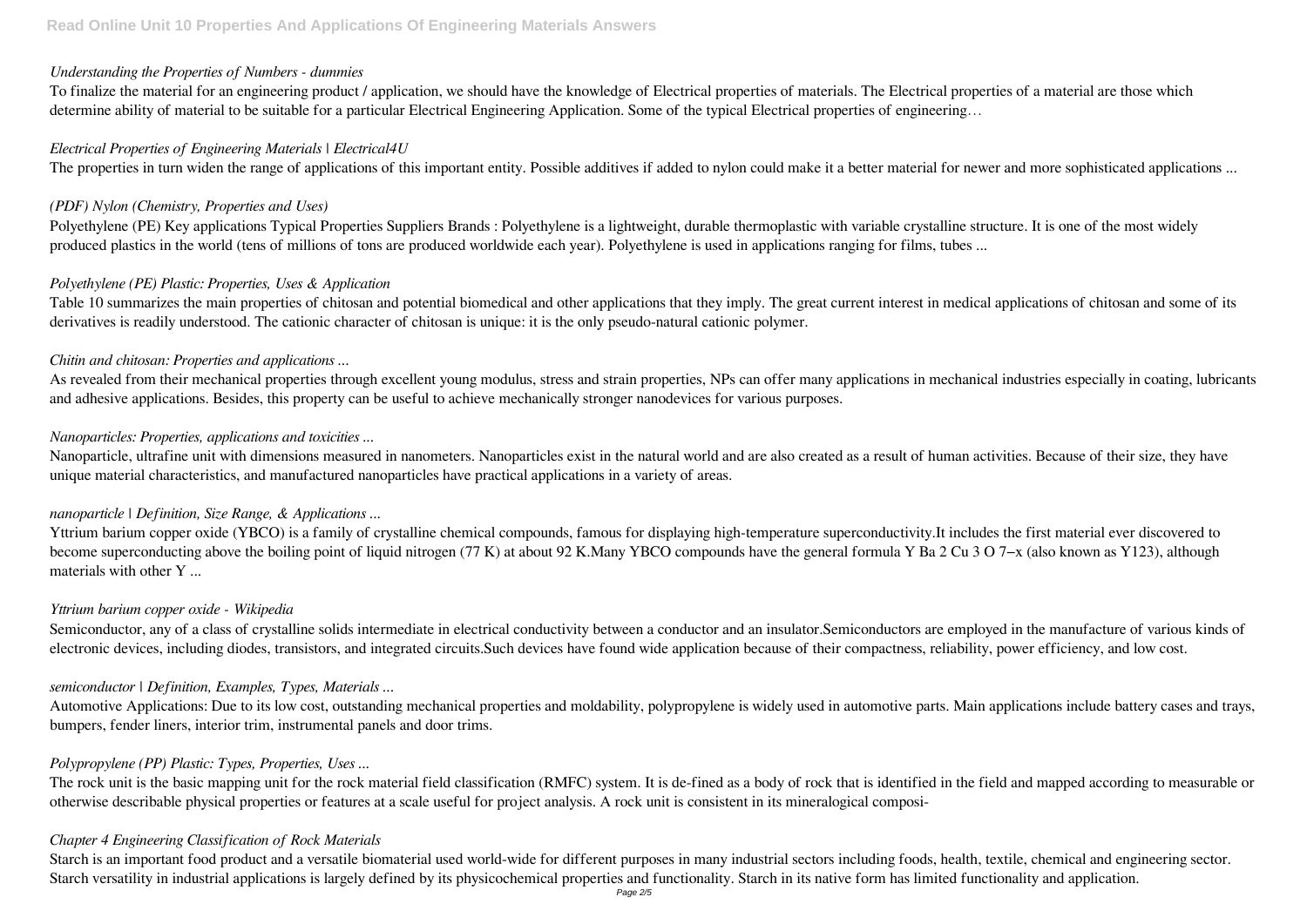# *SCIENCE 6 UNIT 10: PROPERTIES OF LIGHT | LECTURE 4: IMAGES FORMED BY A PLANE MIRROR* SCIENCE 6 UNIT 10: PROPERTIES OF LIGHT | LECTURE 1: TRANSMISSION, ABSORPTION \u0026 REFLECTION OF LIGHT *MM255 Unit 10 Assignment Overview*

Unit 10 - Video 2 (Acids and Bases)*Unit 10 AimB intro #2*

Unit 10 - Video 5 (Acids and Bases) Physics Unit1 to Unit 10 Key Five marks Unit 10 Assignment 3 Task2 *New Secret Plant Based IPO: Nexe Innovations Inc. (TSXV: NEXE)* **10 Properties By 25 Audiobook**

Touchstone Student's Book - Level 1 - Unit 10 - Cambridge Press*SCIENCE 6 UNIT 10: PROPERTIES OF LIGHT | LECTURE 2: How Reflection Occurs | Laws of Reflection* Compound Effect in Property | \"WHY PROPERTY\" Series Part 2 *0 to 10 properties in five years - one listener's story | The Property Podcast #336* Sell One Buy Two: A No-Nonsense Guide To This Property Investment Strategy | Stacked Opinions INDUS VALLEY CIVILIZATION ( part 1)/CH-1/ HISTORY/ CLASS 6 The 6 C's To Buy World-Class Properties INDICATORS

Sci-6/ chapter 1/ Exercise/ Cellular Organisation Of Plants \u0026 Animals*Oxford modern English book 6 The wolf Children part two solved exercise. Interchange 5th Edition Book 1 - Unit 16A: How have you changed?* MR 05 Road/Faisal Hills Block A \u0026 Block B Full visit/Islamabad property info/plots for sale purchase *Unit 10( L2 BTEC Database Development)- Example English Class - Lesson 10 - 4TH GRADE Licensing application process, finish unit 10, and start unit 14* Unit10 p1 PG TRB 2019 | Chemistry | Q\u0026A | Unit 10 | Spectroscopy | Polymers | UV Vis | IR Raman | Mossbaur *SC-24/Properties Of Colloids(1-9)/Surface Chemistry/Explanation in TAMIL/ Vol 2/Unit 10* Chemistry 10th Uses of Salts Unit-10 Lecture-12

Java Programming Unit 10 GUI Lecture 5 Part 1*Unit 10 Properties And Applications*

Unit 10: Properties and Applications of Engineering Materials Unit code: R/600/0260 QCF Level 3: BTEC National Credit value: 10 Guided learning hours: 60 Aim and purpose This unit gives learners the opportunity to extend their knowledge of engineering materials, their properties and applications. Unit introduction

#### *Unit 10: Properties and Applications of Engineering Materials*

UNIT 10: PROPERTIES AND APPLICATIONS OF ENGINEERING MATERIALS NQF LEVEL 3 OUTCOME 1 - TUTORIAL 1 THE STRUCTURE and PROPERTIES OF METALS Unit content 1 Be able to describe the structure of and classify engineering materials Atomic structure: element; atom e.g. nucleus, ...

### *EDEXCEL NATIONAL CERTIFICATE UNIT 10: PROPERTIES AND ...*

View Unit-10-Properties-and-Applications-of-Engineering-Materials-Overiview from ECO 401 at Oxford University. Unit 10: Properties and Applications of Engineering Materials Unit code: R/600/0260 QCF

### *Unit-10-Properties-and-Applications-of-Engineering ...*

Stevie Jorge Unit 10- Unit Title: Properties and applications of engineering materials 20337Z-02: processing and the selection of materials Task 1 (P4) (Question 1) Explain the effects on the properties and behaviour in service, of processing the following engineering materials: - a) Mild steel that has been cold rolled into a thin sheet, then annealed allowing further cold work to take place When cold rolling the metal it is below the recrystallization temperature (room temperature).

### *assignment 2(P4, P5) - Stevie Jorge Unit 10 Unit Title ...*

UNIT 10 Properties and Applications of Engineering Materials UNIT 10 Properties and Applications of Engineering Materials Teacher: Jonathan Cahill Teacher: Phillip Cartwright

### *Summary of UNIT 10 Properties and Applications of ...*

QUESTIONS PROPERTIES & APPLICATIONS OF ENGINEERING MATERIALS Classification and structure of materials What are atoms? Atoms hold a neutral charge If everything is made of atoms, what are atoms made from? Atoms like to have full shells 2,8,18,32 etc. 2n Body Centered Cubic =

#### *Unit 10 MATERIALS Week 2 by Andrew Pattenden on Prezi Next*

The following list presents the properties of numbers: Reflexive property.  $a = a$ . For example,  $10 = 10$ . Symmetric property. If  $a = b$ , then  $b = a$ . For example, if  $5 + 3 = 8$ , then  $8 = 5 + 3$ . Transitive property. If  $a = b$  and  $b = c$ , then  $a = c$ . For example, if  $5 + 3 = 8$  and.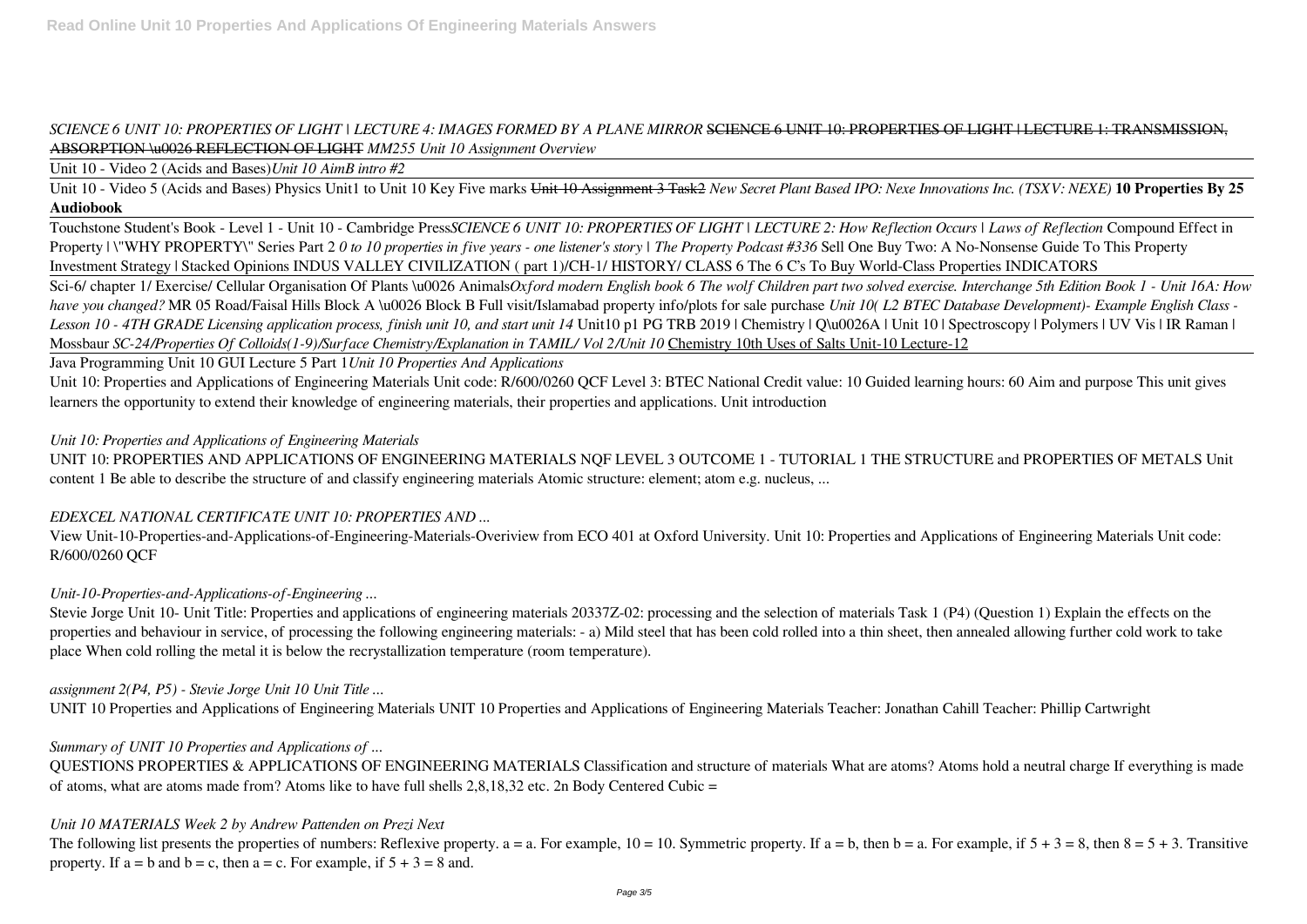#### *Understanding the Properties of Numbers - dummies*

To finalize the material for an engineering product / application, we should have the knowledge of Electrical properties of materials. The Electrical properties of a material are those which determine ability of material to be suitable for a particular Electrical Engineering Application. Some of the typical Electrical properties of engineering…

#### *Electrical Properties of Engineering Materials | Electrical4U*

The properties in turn widen the range of applications of this important entity. Possible additives if added to nylon could make it a better material for newer and more sophisticated applications ...

### *(PDF) Nylon (Chemistry, Properties and Uses)*

As revealed from their mechanical properties through excellent young modulus, stress and strain properties, NPs can offer many applications in mechanical industries especially in coating, lubricants and adhesive applications. Besides, this property can be useful to achieve mechanically stronger nanodevices for various purposes.

Polyethylene (PE) Key applications Typical Properties Suppliers Brands : Polyethylene is a lightweight, durable thermoplastic with variable crystalline structure. It is one of the most widely produced plastics in the world (tens of millions of tons are produced worldwide each year). Polyethylene is used in applications ranging for films, tubes ...

# *Polyethylene (PE) Plastic: Properties, Uses & Application*

Table 10 summarizes the main properties of chitosan and potential biomedical and other applications that they imply. The great current interest in medical applications of chitosan and some of its derivatives is readily understood. The cationic character of chitosan is unique: it is the only pseudo-natural cationic polymer.

### *Chitin and chitosan: Properties and applications ...*

Semiconductor, any of a class of crystalline solids intermediate in electrical conductivity between a conductor and an insulator. Semiconductors are employed in the manufacture of various kinds of electronic devices, including diodes, transistors, and integrated circuits.Such devices have found wide application because of their compactness, reliability, power efficiency, and low cost.

# *Nanoparticles: Properties, applications and toxicities ...*

The rock unit is the basic mapping unit for the rock material field classification (RMFC) system. It is de-fined as a body of rock that is identified in the field and mapped according to measurable or otherwise describable physical properties or features at a scale useful for project analysis. A rock unit is consistent in its mineralogical composi-

Nanoparticle, ultrafine unit with dimensions measured in nanometers. Nanoparticles exist in the natural world and are also created as a result of human activities. Because of their size, they have unique material characteristics, and manufactured nanoparticles have practical applications in a variety of areas.

### *nanoparticle | Definition, Size Range, & Applications ...*

Yttrium barium copper oxide (YBCO) is a family of crystalline chemical compounds, famous for displaying high-temperature superconductivity.It includes the first material ever discovered to become superconducting above the boiling point of liquid nitrogen (77 K) at about 92 K.Many YBCO compounds have the general formula Y Ba 2 Cu 3 O 7−x (also known as Y123), although materials with other Y ...

### *Yttrium barium copper oxide - Wikipedia*

# *semiconductor | Definition, Examples, Types, Materials ...*

Automotive Applications: Due to its low cost, outstanding mechanical properties and moldability, polypropylene is widely used in automotive parts. Main applications include battery cases and trays, bumpers, fender liners, interior trim, instrumental panels and door trims.

### *Polypropylene (PP) Plastic: Types, Properties, Uses ...*

### *Chapter 4 Engineering Classification of Rock Materials*

Starch is an important food product and a versatile biomaterial used world-wide for different purposes in many industrial sectors including foods, health, textile, chemical and engineering sector. Starch versatility in industrial applications is largely defined by its physicochemical properties and functionality. Starch in its native form has limited functionality and application.